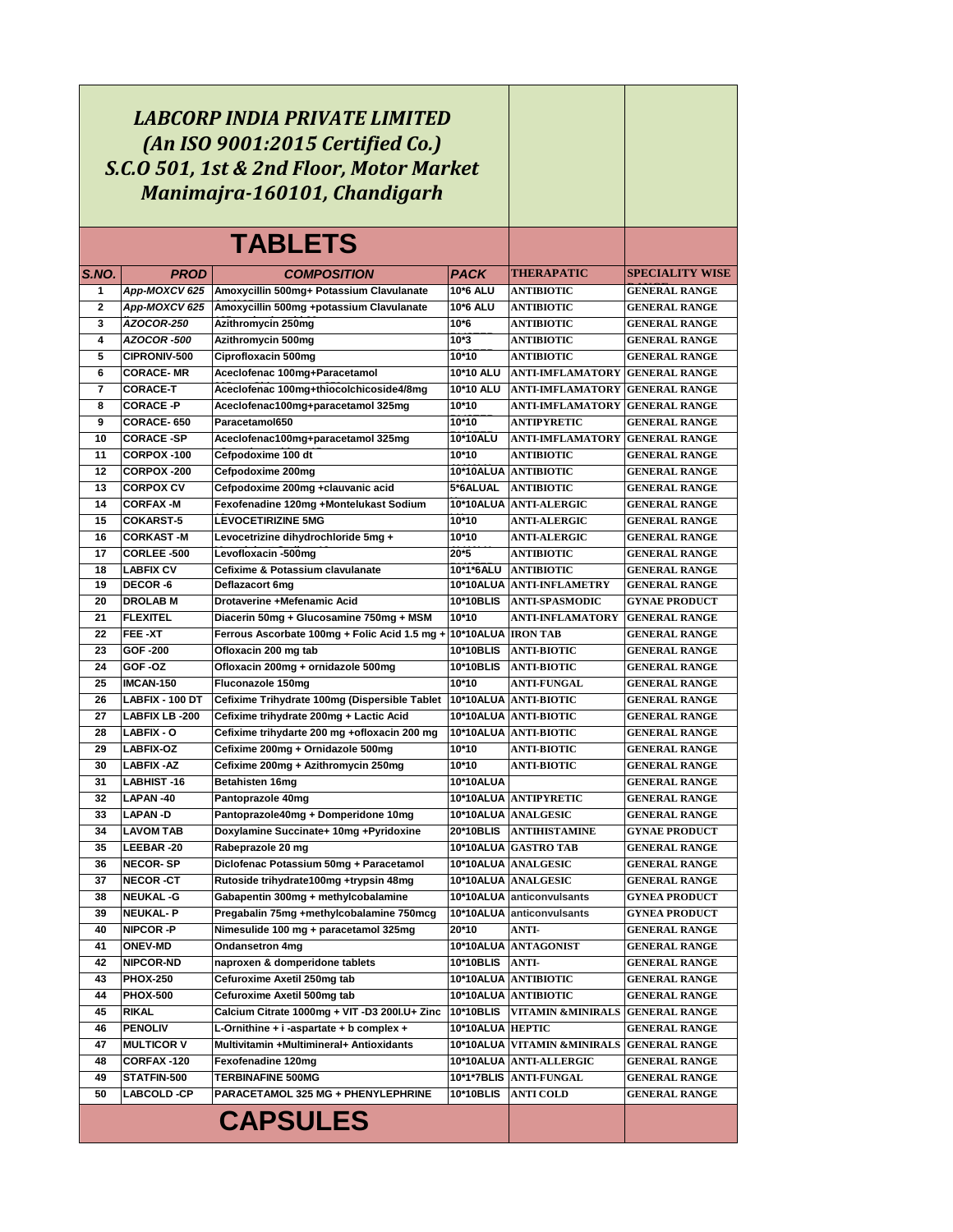| 51                 | <b>BIOCOR CAP</b>            | Prebiotic & probiotic                                                 |                    | 10*10ALUA   PRE-PROBIOTIC         | <b>GYNAE PRODUCT</b>                         |
|--------------------|------------------------------|-----------------------------------------------------------------------|--------------------|-----------------------------------|----------------------------------------------|
| 52                 | STATCAN-200                  | Itraconazole 200mg                                                    | 10*1*4ALU          | <b>ANTI-FUNGAL</b>                | <b>GENERAL RANGE</b>                         |
| 53                 | STATCAN-100                  | itraconazole 100mg                                                    | 10*1*4ALU          | <b>ANTI-FUNGAL</b>                | <b>GENERAL RANGE</b>                         |
| 54                 | <b>CAROCAR</b>               | Lycopene 7500 mcg +Vitamin A 2500 I.U. +                              | 10*10ALUA          | VITAMIN &                         | <b>GENERAL RANGE</b>                         |
|                    |                              | Vitamin E 10 I.U.+ Vitamin C 5Omg+Zinc<br>Sulphate Monohydrate 61 8mg | LU                 | <b>MINIRALS</b>                   |                                              |
| 55                 | GINY(SOFTGEL)                | Ginseng Multivitamin + Multiminerals                                  | 10*10BLIS          | VITAMIN &                         | <b>GENERAL RANGE</b>                         |
| 56                 | LABZOL-20                    | Omeprazole 20mg                                                       | 10*10ALUA          | <b>GASTRO</b>                     | <b>GENERAL RANGE</b>                         |
| 57                 | <b>LABZOL D</b>              | Omeprazole 20mg + Domperidone 10mg                                    | 10*10ALUA GASTRO   |                                   | <b>GENERAL RANGE</b>                         |
| 58                 | <b>LAPAN DSR</b>             | Pantoprazole 40mg +Domperidone 30mg                                   | 10*10ALUA GASTRO   |                                   | <b>GENERAL RANGE</b>                         |
| 59                 | <b>LEEBAR-XL</b>             | Rabeprazole 20 mg + levosulpride 75mg                                 | 10*10ALUA GASTRO   |                                   | <b>GENERAL RANGE</b>                         |
| 60                 | <b>MECLAB OD</b>             | Methylcobalamin 1500mcg + Alpha Lipoic Acid                           | 10*10ALUA          | <b>ANTI-CONVULSANT</b>            | <b>GENERAL RANGE</b>                         |
|                    |                              | 100 mg + Thiamine hcl 10mng + pyridoxamine                            | LU                 |                                   |                                              |
| 61                 | <b>LAPAN IT</b>              | Pantoprazole40mg + Itopride 150mg                                     | 10*10ALUA GASTRO   |                                   | <b>GENERAL RANGE</b>                         |
| 62                 | <b>LEEBAR-IT</b>             | Rabeprazole 20mg+ Itopride 150mg                                      | 10*10ALUA GASTRO   |                                   | <b>GENERAL RANGE</b>                         |
| 63                 | CAL-3                        | Calcitriol 0.25mcg + Calcium Carbonate Cap                            | 10*10BLIS          | VITAMIN &                         | <b>GENERAL RANGE</b>                         |
| 64                 | <b>LAPAN-LS</b>              | Pantoprazole40mg + Levosulpride 75mg                                  | 10*10ALUA          | <b>GASTRO</b>                     | <b>GENERAL RANGE</b>                         |
| 65                 | <b>LEEBAR DSR</b>            | RABEPRAZOLE20MG+ DOMPERIDONE30MG                                      | 10*10ALUA          | <b>GASTRO CAP</b>                 | <b>GENERAL RANGE</b>                         |
| 66                 | <b>LABPROZ-DSR</b>           | Esomprazole 40MG + Domperidone 30MG                                   | 10*10ALUA          | <b>GASTRO CAP</b>                 | <b>GENERAL RANGE</b>                         |
|                    |                              |                                                                       |                    |                                   |                                              |
|                    |                              | <b>SOFT GEL CAPSULES</b>                                              |                    |                                   |                                              |
|                    |                              | Flax seed oil,omega-3,6,9,alpha lipoic                                | 10*1*10BLI         | <b>FAT BURNER</b>                 | <b>GYNAE PRODUCT</b>                         |
| 67                 | <b>GINY D3</b>               | ACID, Vitamin d3, c, chromium&zinc                                    | <b>STER</b>        |                                   |                                              |
|                    |                              |                                                                       | 10*1*4BLIS         | VITAMIN D                         | <b>GENERAL RANGE</b>                         |
| 68                 | RIKAL D3(CAP)                | CHOLECALCIFEROL 60,000 I.U                                            | TER                |                                   |                                              |
|                    |                              | Carica papaya,tinospora coedifolia,goat milk                          | 10*1*10BLI         | <b>ANTI-BIOTIC</b>                | <b>GENERAL RANGE</b>                         |
| 69                 | <b>LAPLET</b>                | powder & vitamin E                                                    | <b>STER</b>        |                                   |                                              |
|                    |                              | <b>Natural Micronised Progesterone SoftGel</b>                        | 10*10BLIS          | <b>HORMONES</b>                   | <b>GYNAE PRODUCT</b>                         |
| 70                 | <b>LABGEST 200</b>           | 200 <sub>mg</sub>                                                     | TER                |                                   |                                              |
|                    |                              | <b>Natural Micronised Progesterone SoftGel</b>                        | 10*10BLIS          | <b>HORMONES</b>                   | <b>GYNAE PRODUCT</b>                         |
| 71                 | <b>LABGEST 100</b>           | 100 <sub>mg</sub>                                                     | <b>TER</b>         |                                   |                                              |
|                    |                              |                                                                       | 10*1*10BLI         | VITAMIN &                         |                                              |
| 72                 | <b>CAL-3 K27</b>             | Calcium Carbonate + Calcitriol + Vitamin K 27                         | <b>STER</b>        | <b>MINIRALS</b>                   |                                              |
|                    |                              | Black Grape Extract 25mg + Lycopene-6%-2mg                            | 10*10BLIS          | <b>BLOOD THINER</b>               | <b>GYNAE PRODUCT</b>                         |
| 73                 | <b>CAROTEL</b>               | + Luten 8% 3mg + vit.a Cone.5000 IU + VIT B<br>2.5 <sub>mg</sub>      | TER                |                                   |                                              |
|                    |                              |                                                                       |                    |                                   | <b>GENERAL RANGE</b>                         |
|                    | GINY 9G                      | Green Tea Exctractr, Grape Seed Extract,                              | 10*1*10BLI<br>STER |                                   |                                              |
| 74                 |                              | Ginkgo Biloba, Garliv Powder                                          |                    | VITAMIN &MINIRALS GENERAL RANGE   |                                              |
|                    | <b>MULTICOR soft</b>         |                                                                       | 20*1*10BLI         |                                   |                                              |
| 75                 | gel                          | Multivitamin + Multimineral SOFT GEL                                  | <b>STER</b>        |                                   |                                              |
| <b>INJECTABLES</b> |                              |                                                                       |                    |                                   |                                              |
|                    |                              |                                                                       |                    |                                   |                                              |
| 76                 | CEFTRAP-1000                 | Ceftriaxone 1000mg                                                    | single             | ANTIBIOTIC                        | <b>GENERAL RANGE</b>                         |
| 77                 | <b>CEFTRAP-S1.5</b>          | Ceftriaxone 1000mg +sulbactum 500 mg                                  | single             | ANTIBIOTIC                        | <b>GENERAL RANGE</b>                         |
| 78                 | FEE-S5                       | Iron Sucrose injection Usp                                            | single             | <b>IRON REPLACEMENT</b>           | <b>GENERAL RANGE</b>                         |
| 79                 | CEFTRAP-500                  | Ceftriaxone 500MG                                                     | <b>SINGLE</b>      | ANTIBIOTIC                        | <b>GENERAL RANGE</b>                         |
| 80                 | CEFTRAP-250                  | Ceftriaxone 250 MG                                                    | SINGLE             | ANTIBIOTIC                        | <b>GENERAL RANGE</b>                         |
| 81                 | <b>INK-500</b>               | Amikacin 500MG                                                        | single             | ANTIBIOTIC                        | <b>GENERAL RANGE</b>                         |
| 82                 | <b>INK-250</b>               | Amikacin 250MG                                                        | SINGLE             | ANTIBIOTIC                        | <b>GENERAL RANGE</b>                         |
| 86                 | <b>LAPAN-IV</b>              | Pantoprazole 40 mg                                                    | single             | ANTIPYRATIC                       | <b>GENERAL RANGE</b>                         |
| 87                 | <b>LEEBAR IV</b>             | Raberprazole 20mg                                                     | single             | <b>GASTRO</b>                     | <b>GENERAL RANGE</b>                         |
| 88                 | <b>LEETHER</b>               | Alpha Beta Arteether                                                  | 3*2ML              | ANTIPARASITIC                     | <b>GENERAL RANGE</b>                         |
| 89                 | <b>MECLAB</b>                | Methylcobalamine 1500 mcg                                             | 1*5<br>5^2mi       | VITAMIN B12                       | <b>GENERAL RANGE</b>                         |
| 90                 | <b>MECLAB-PLUS</b>           | Methylcobalamine 1500mcg +VIT B1 +VIT B6+                             | <u>"ନ</u> ୍ନ∰ଳ≏    | VITAMIN B12                       | <b>GENERAL RANGE</b>                         |
| 91                 | <b>MECLAB PLUS</b>           | Methylcobalamine with b complex injection                             | <b>נמפצות</b>      | VITAMIN B12                       | <b>GENERAL RANGE</b>                         |
| 92                 | <b>NANY -25</b>              | Nandrolone Decanoate 25mg                                             | 1 AMP<br>1 AMP     | GYNIC                             | GYNAE INJ                                    |
| 93                 | NANY-50<br><b>NECOR FAST</b> | Nandrolone Decanoate 50mg                                             |                    | <b>GYNIC</b>                      | <b>GYNAE INJ</b>                             |
| 94                 | ONEV INJ.                    | Diclofenac Sodium 75 mg<br>Ondansetron 2mg /ml                        | 10*1ml<br>2ml AMP  | <b>NSAIDS</b><br><b>RADIATION</b> | <b>GENERAL RANGE</b><br><b>GENERAL RANGE</b> |
| 95<br>96           | <b>TAPO-4.5</b>              | Piperacillin + Tazobactam 4.5                                         |                    | ANTIBIOTIC                        | GENERAL RANGE                                |
| 97                 |                              |                                                                       | single             | ANTIBIOTIC                        | <b>GENERAL RANGE</b>                         |
|                    | <b>PHOX-750</b>              | Cefuroxime 750mg                                                      | <b>SINGLE</b>      |                                   |                                              |
|                    |                              |                                                                       |                    |                                   |                                              |
| <b>SYRUP</b>       |                              |                                                                       |                    |                                   |                                              |
|                    |                              |                                                                       |                    |                                   |                                              |